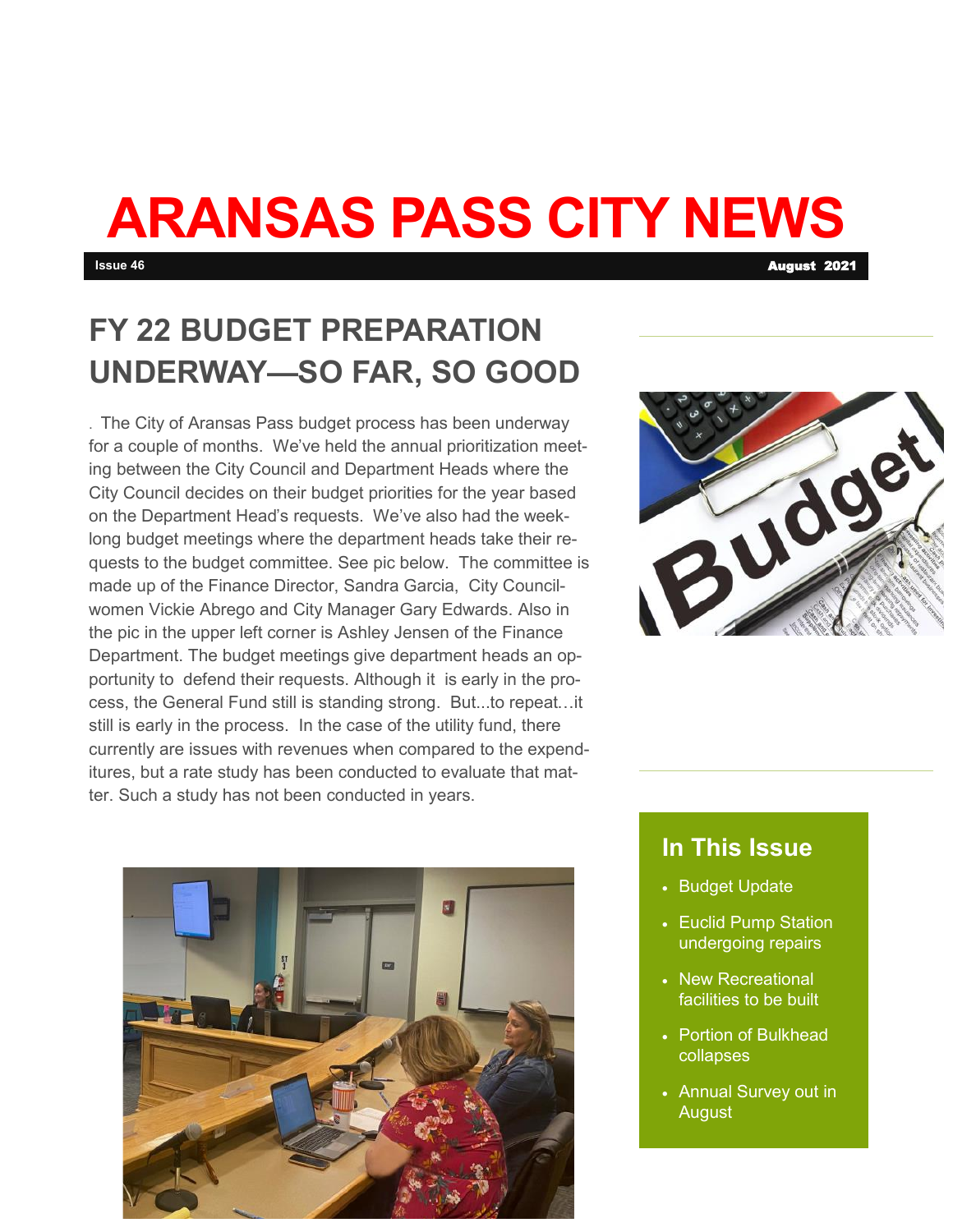

## **The Euclid Pump Station Is undergoing Major Repairs**

During meetings held last year, it was decided to prioritize the Euclid pump station for extensive repairs. Located at the end of Euclid Street, this pump station is a major reason for flooding problems in that area. An engineering firm was brought on board to review the problem and propose solutions. Additionally, work sessions where held with the City Council to further discuss this matter. Funding has been located and the City Council approved moving forward with the needed repairs and improvement. The pictures above and below show work now underway. Photos courtesy of the Aransas Pass Progress.

### **MDD Commission Agrees To Finance A New Basketball Pavillion and Ballfield improvements**

The Municipal Development District, which was formed to build and pay for the Civic Center, agreed during its Tuesday July 20th regular meeting to finance two additional projects. The MDD is funded by a half cent sales tax. It can legally fund these two additional community projects. Funding is available. Although bids have not been requested, it is estimated the two projects will cost in the neighborhood of \$1 mil. Mayor Gomez has campaigned for these two recreational facilities for over a year, saying these community additions are needed for the Youth of Aransas Pass. Below is a pic of the baseball youth, parents and coaches who showed up for the July 20th meeting.



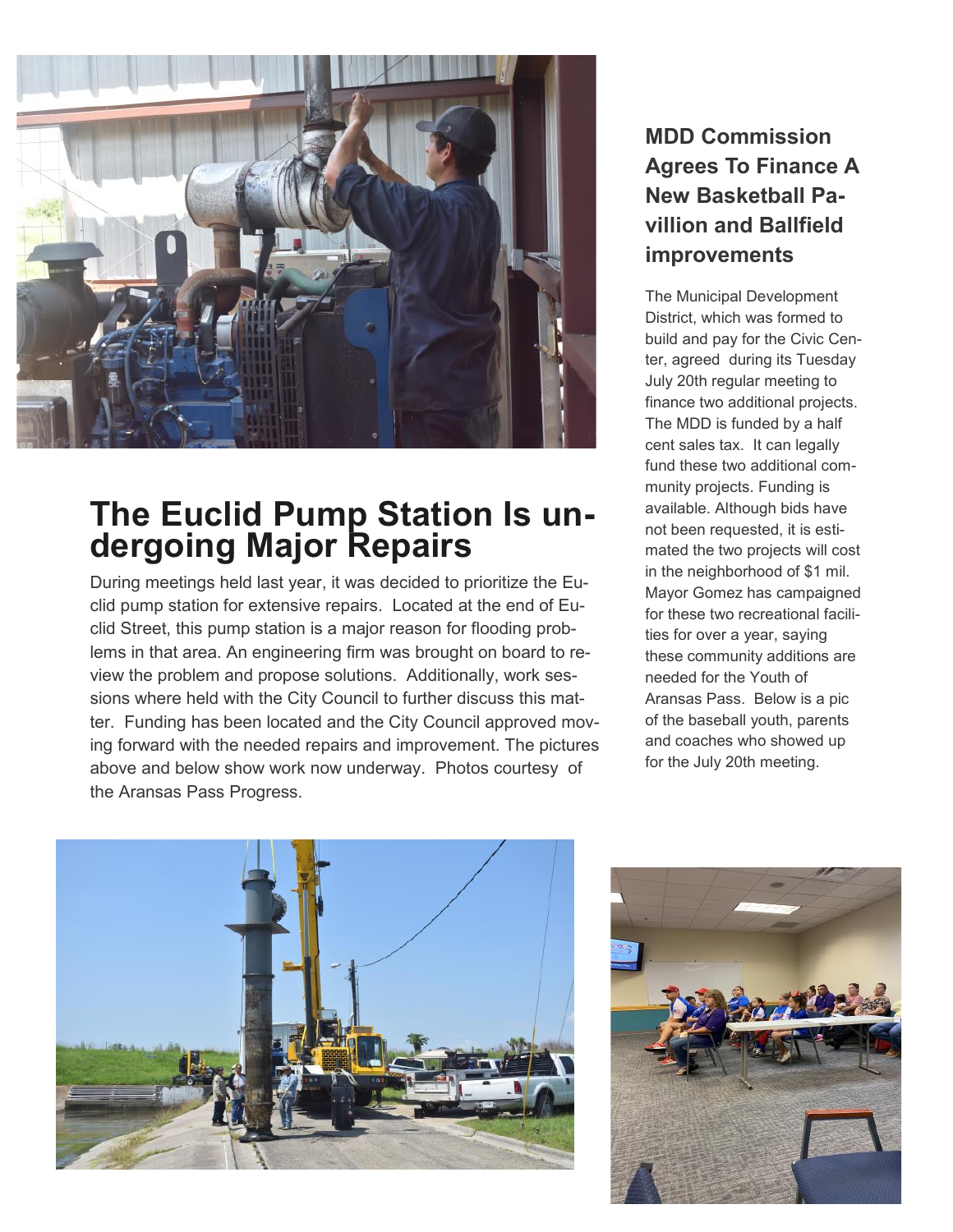#### CONTACT US

Aransas Pass City News is published monthly by the City of Aransas Pass. Call 361-758-5301 to subscribe or unsubscribe

#### **YOUR CITY COUNCIL**

**Mayor Ram Gomez**

**Place 1—Carrie Scruggs—Mayor Pro Tem**

**Place 2—Jason Knight**

**Place 3 —Jan Moore**

**Place 4—Vicki Abrego**

**Address** 

**600 W. Cleveland Blvd**

**Aransas Pass, Tx 78336** 



## **Section of Conn Brown Harbor Bulkhead collapses During Repair Work**

Portions of the Conn Brown Harbor bulkhead that were damaged by Hurricane Harvey currently are being repaired. This is a FEMA project. In fact, it is the last large FEMA project in Aransas Pass related to Harvey. The Contractor is repairing the section near Red Fish Willy's. On Thursday, July 22nd, a portion of that bulkhead began collapsing into the water. (see above pic) This was because of its age. Tie backs, installed decades ago to prevent the wall from falling into the water, had completely rusted away. The designing engineer immediately drove here from Corpus Christi and indicated this was an emergency situation. Steps were then taken by the contractor to keep the collapse from spreading further. They did so successfully. The designer, Doug Lawrence of Ardurra in Corpus Christi, began planning to prevent further collapses in that immediate area as repair work progressed.